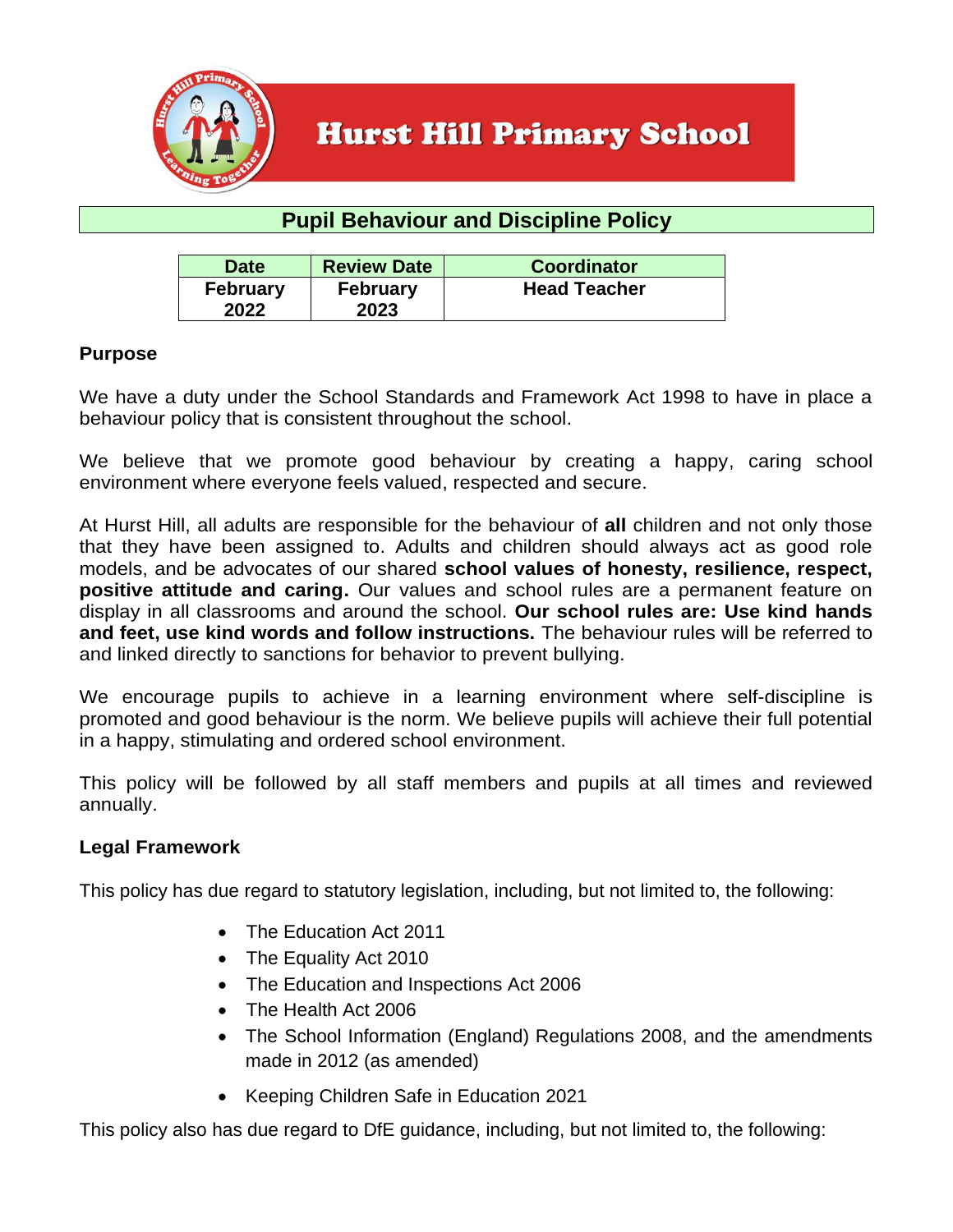

• DfE 'Behaviour and discipline in schools' 2016

#### **Aims and Objectives**

To promote a positive climate where:

- School values and rules are modelled and exemplified by ALL daily.
- Agreed expectations are established and acted upon fairly and **consistently**.
- Children know the consequences of negative behaviour.
- Children are encouraged to become self disciplined and to be responsible for their own actions, in order to develop their confidence and independence.
- Poor behaviour is monitored, and appropriate strategies applied.
- Good behaviour and effort are encouraged, rewarded and used as a model for others to follow.
- De-escalation and self-regulation are taught, modelled and encouraged.
- Parents are involved in the procress of promoting high standards of behaviour.
- Parents are informed of school expectations, rewards and consequences, and are involved at an early stage when problems occur.
- Children are helped to understand that they have a responsibility for their own actions and that they affect others.
- Fair treatment of all is ensured regardless of age, gender, race, ability and disability.
- The efforts and contributions of all are valued.
- School Council, pupil surveys and RHE lessons give pupils the opportunity to discuss any issues arising from children's behaviour.

### **Responsibility for the Policy and Procedure**

### **The Governing Body has:**

- the duty to set the framework of the school's policy on pupil discipline;
- **EXE** responsibility to ensure that the school complies with this policy;
- responsibility to ensure the school complies with its legal duty to make reasonable adjustments for SEND pupils;
- **E** delegated powers and responsibilities to the Headteacher to ensure that school personnel and pupils are aware of this policy;
- delegated powers and responsibilities to the Headteacher to ensure all visitors to the school are aware of and comply with this policy;
- the duty to support the Headteacher and school personnel in maintaining high standards of behaviour;
- responsibility for ensuring that the school complies with all equalities legislation;
- the duty to ensure that appropriate action will be taken to deal with all prejudice related incidents or incidents which are a breach of this policy;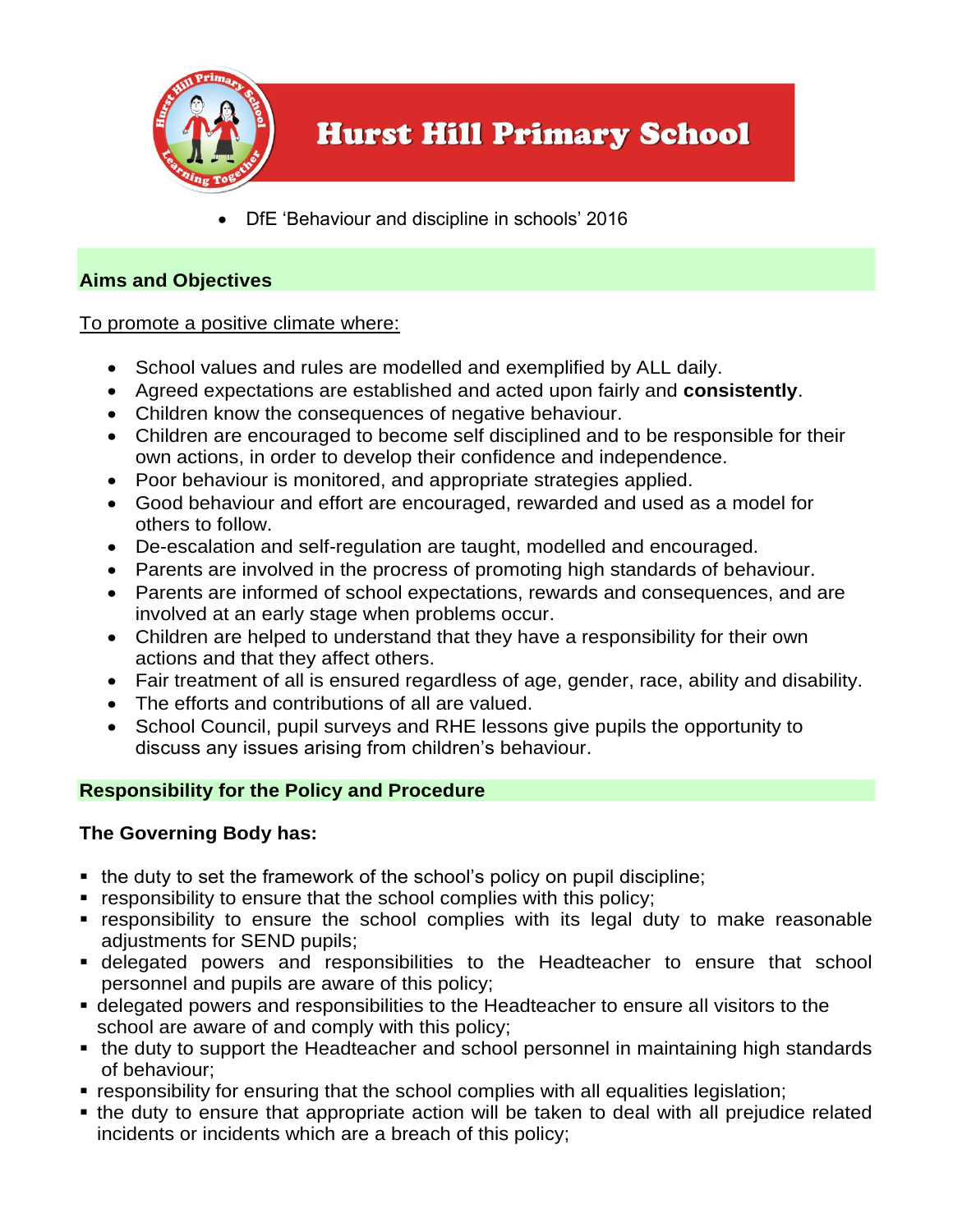

- **Example 1** responsibility for ensuring this policy and all policies are maintained and updated regularly;
- **EXE** responsibility for ensuring all policies are made available to parents;
- responsibility for the effective implementation, monitoring and evaluation of this policy

#### **The Headteacher will:**

- determine the detail of the standard of behaviour that is acceptable to the school;
- ensure all school personnel, pupils and parents are aware of and comply with this policy;
- ensure all school personnel make reasonable adjustments for pupils with SEND;
- work hard with everyone in the school community to create an ethos that shows our school values and rules;
- promote good behaviour by forging sound working relationships with everyone involved with the school:
- encourage good behaviour and respect for others, in order to prevent all forms of bullying among pupils;
- ensure the health, safety and welfare of all children in the school;
- review and monitor the effectiveness of this policy;
- annually report to the Governing Body on the success and development of this policy
- lead the development of this policy throughout the school;
- **provide quidance and support to all staff;**
- **provide training for all staff on induction and when the need arises;**
- keep up to date with new developments and resources;
- work with the School Council:
- undertake classroom monitoring and behavior folder checks;
- **work with external agencies;**

#### **School personnel are expected to:**

- comply with all aspects of this policy
- uphold and be advocates of the school values and school rules.
- encourage good behaviour and apply all rewards and sanctions fairly and consistently; (see rewards and sanctions section for more detail)
- be positive ambassadors of the school at all times, through their professional behaviour and conduct
- **Treat all pupils fairly and equally, seeking to raise their self-esteem and develop to their** full potential, making reasonable adjustments for SEND pupils as needed.
- promote self-discipline amongst pupils including modelling self-regulation and deescalation strategies;
- **deal appropriately with any unacceptable behaviour;**
- provide well planned, interesting and challenging lessons which will contribute to maintaining good discipline;
- **E** attend periodic training on behaviour management;
- ensure the health and safety of the pupils in their care;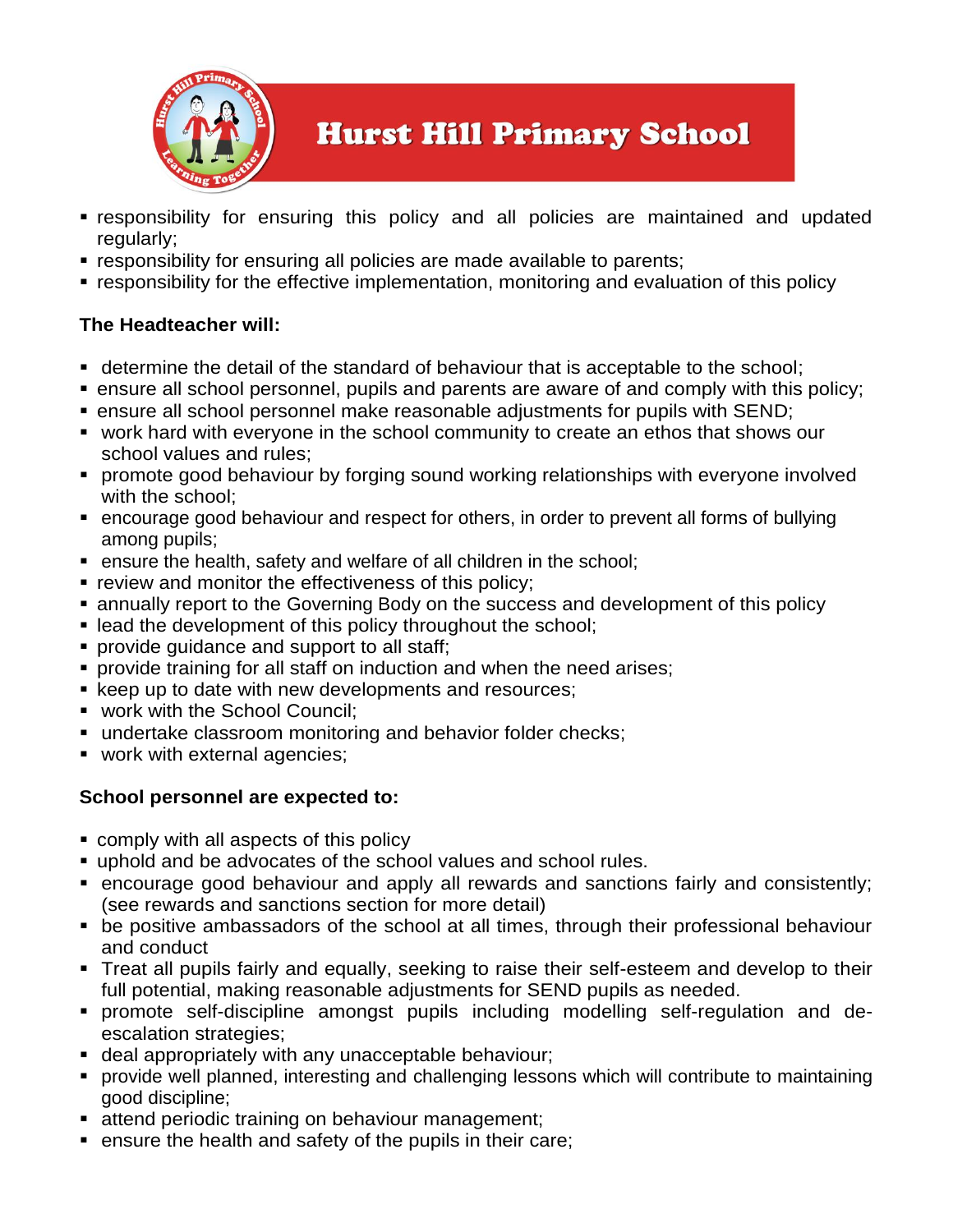

- identify problems that may arise and to offer solutions to the problem;
- **E** implement the school's equalities policy and schemes;
- report and deal with all incidents of discrimination;
- report any concerns they have on any aspect of the school community
- **Execord all behavioural events, both positive and negative by following the correct** reporting procedures
- support other members of staff with behavioural issues involving individual pupils or groups of pupils
- Keep parents/carers informed of any behavioural management issues concerning their child
- Aid pupil transition between year groups and if new to the school
- Monitor the attitude, effort and quality of the pupil's work
- **Ensure corridors are silent**

#### **Pupils are expected to:**

- be aware of and comply with this policy
- **E** show the school values
- follow the 3 school rules
- act as positive ambassadors and representatives of Hurst Hill Primary School through their exemplary behaviour;
- be polite and respectful of others in the surrounding community;
- show consideration to others in school and online
- work to the best of their ability and effort at all times, whilst allowing other pupils to do the same;
- co-operate with other pupils and members of staff in order to create a positive learning environment;
- make suggestions about school behaviour via the School Council when applicable;
- obey all health and safety regulations in all areas of the school;
- ask for further help if they do not understand;

#### **Parents/carers are encouraged to:**

- **Example 2** share any concerns they have regarding their child's education, welfare, behaviour and life at Hurst Hill Primary School with the pupil's class teacher or a member of the SLT;
- have good relations with the school;
- support good behaviour and the school's decision in relation to behavioural issues, whilst having the right to seek clarification on Hurst Hill Primary School's decisions regarding their child's behaviour;
- **ensure their children understand and value the meaning of good behaviour;**
- support school rules, values and sanctions;
- be asked to take part in periodic surveys conducted by the school;
- monitor their child's behaviour online and reinforce the SMART rules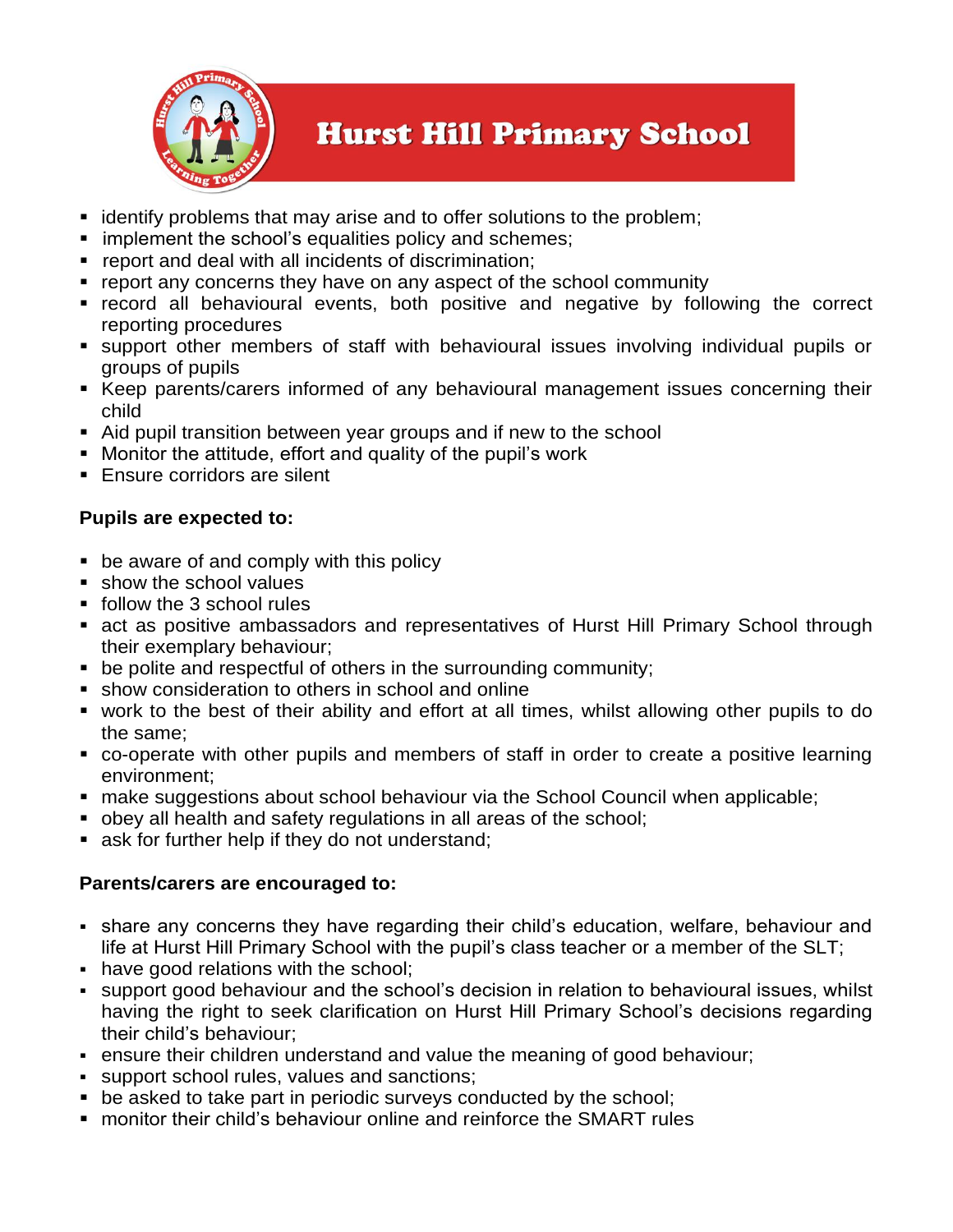

#### **School Systems and Norms: Rewards and Praise**

The behaviour policy focuses on positive behaviour as well as negative. We aim to promote good behaviour in school by giving children who behave well, a high profile in school. Good behaviour and effort are encouraged and rewarded, publicised and used as a model for others to follow in order to prevent bullying. Examples of good behaviour will be highlighted and acknowledged by a well-structured system of rewards that ensures **consistency** across the school. We use a stars and sunshine system in the classroom to support the behaviour policy. Each teacher may also have their own individual class reward systems, strategies and incentives to motivate and encourage each unique group of pupils.

Rewards help to identify positive aspects of each child's behaviour: they make them aware of their abilities and qualities and they help to build self-esteem.

#### Rewards include:

- Verbal praise linked to the school values or rules
- Children displaying good behaviour are moved up from the clouds (where they start each day) to the sunshine or stars on the behaviour chart (sunshine – they receive a house point and stars they receive a raffle ticket which goes into the prize draw at the end of the term or a prize from the prize box.)
- Written comments on work
- Stickers/stamps to stick on work or to wear
- Telling parents
- Praise postcards sent home (from head teacher)
- House points awarded for good work / effort. Weekly totals and winners are presented in assembly and shared on the newsletter
- Raffle tickets are awarded for exceptional work / effort
- Achievement awards/certificates
- Work featured on school website / displays
- Star of the day for well- behaved pupils in Reception to be recognised for smaller steps.
- Star of the week assembly is held weekly, where staff nominate a child from every class to have a praise certificate and parents are invited
- Star of the half term one child from each class who has shown exceptional work / behavior that half term. Pupils have lunch with the head teacher and are presented with a certificate in assembly.
- Star of the year one pupil in each class that has stood out all year for being amazing. They get to choose their reward such as bring their scooters to school, film afternoon etc…They also are presented with a certificate in assembly.
- Children who have been particularly good are sent to a senior leader for extra praise and a special sticker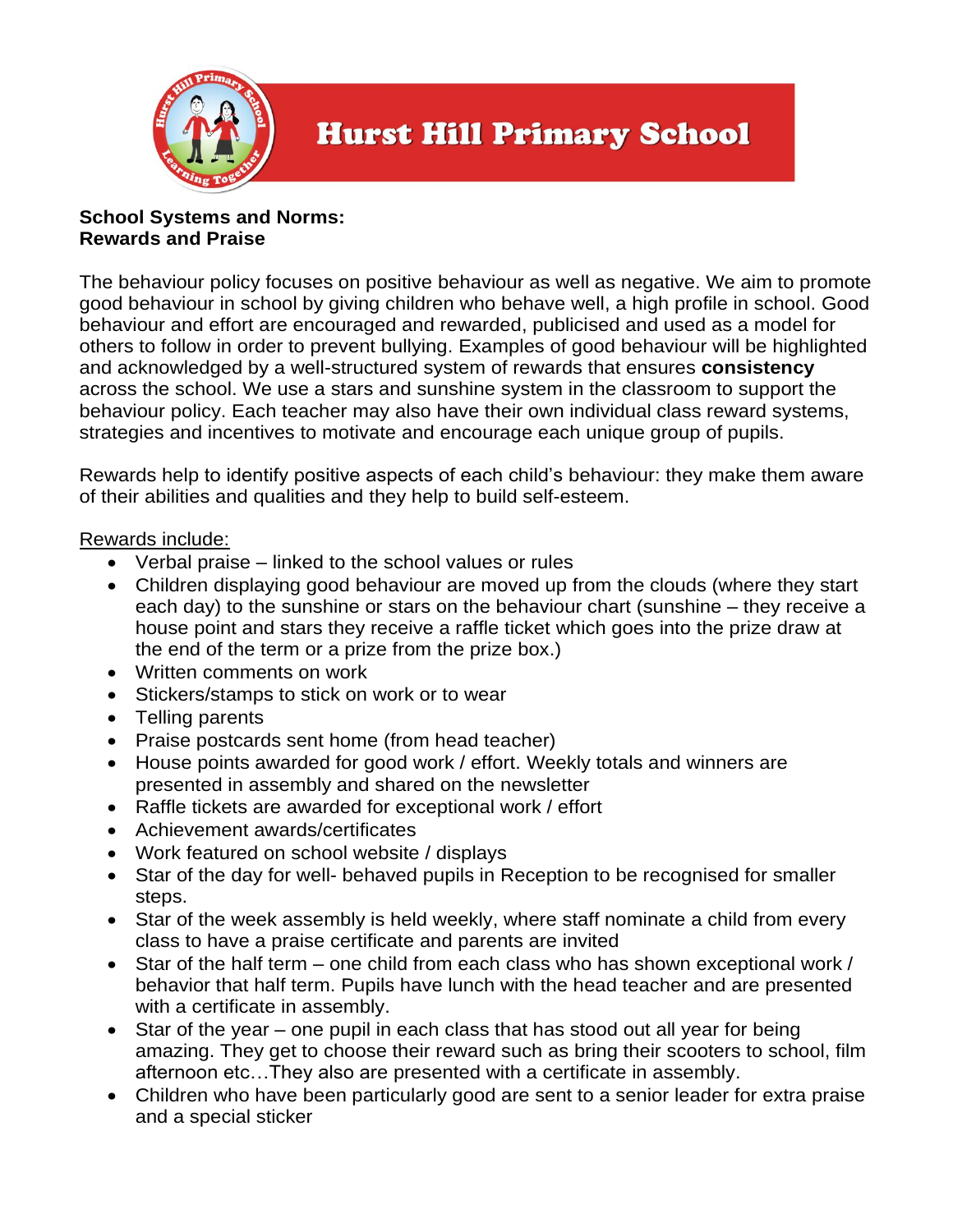

- Golden time for ten minutes at the end of each week (KS2) or half an hour each half term (KS1). Pupils who have any behaviour forms, lose 5 mins for each form (2 forms or more for KS2)
- Hot chocolate with the head teacher. This is an incentive in Y6 for pupils making the right choices every week.
- Positions of trust in school such as on the Junior Leadership team; school councillors, playground buddies, well-being ambassadors, digital leaders, healthy eating ambassadors, breakfast monitors, house captains and head pupils. Please see the school website – Children – Junior Leadership Team, for more information.

#### **Discipline and Sanctions**

Hurst Hill Primary School implements sanctions which staff members will apply to corresponding actions using their professional judgement and linked to the school values and rules. These include the following:

- Verbal warming/reprimand
- Moved down the chart
- Written warning/reprimand
- Time out with a senior leader (1/2 day)
- Reflection time in another room (up to 30 mins)
- Repeating work of an unacceptable standard
- Individual behaviour action plan
- Withdrawal of privileges
- Lunchtime or playtime detentions (miss 5 minutes playtime / lunchtime)
- Meeting with the Head Teacher or a member of SLT
- Being placed on an IBP (with SENCO support)
- Referral to an external agency or inclusion support for further support
- Temporary inclusion provision (TIP) where children are educated at a different MAT school
- Exclusion including fixed term and permanent

School will consider each behavioural incident individually and issue the appropriate discipline according to each individual situation, inline with this policy. Adults will concentrate on the behaviour, rather than the child e.g. 'that was an unkind thing to say' rather than 'you are unkind'.

When recording behaviour on form 1s, 2s and when reporting to a parent, the school rule or value should be referred to as part of normal practice. For example: Joe Bloggs has received time out for kicking another child which has broken our school rule of 'We use kind hands and feet'.

Y1-6 follow the chart below and EYFS use a more simplified version to aid understanding for younger pupils. The process is followed in order to prevent bullying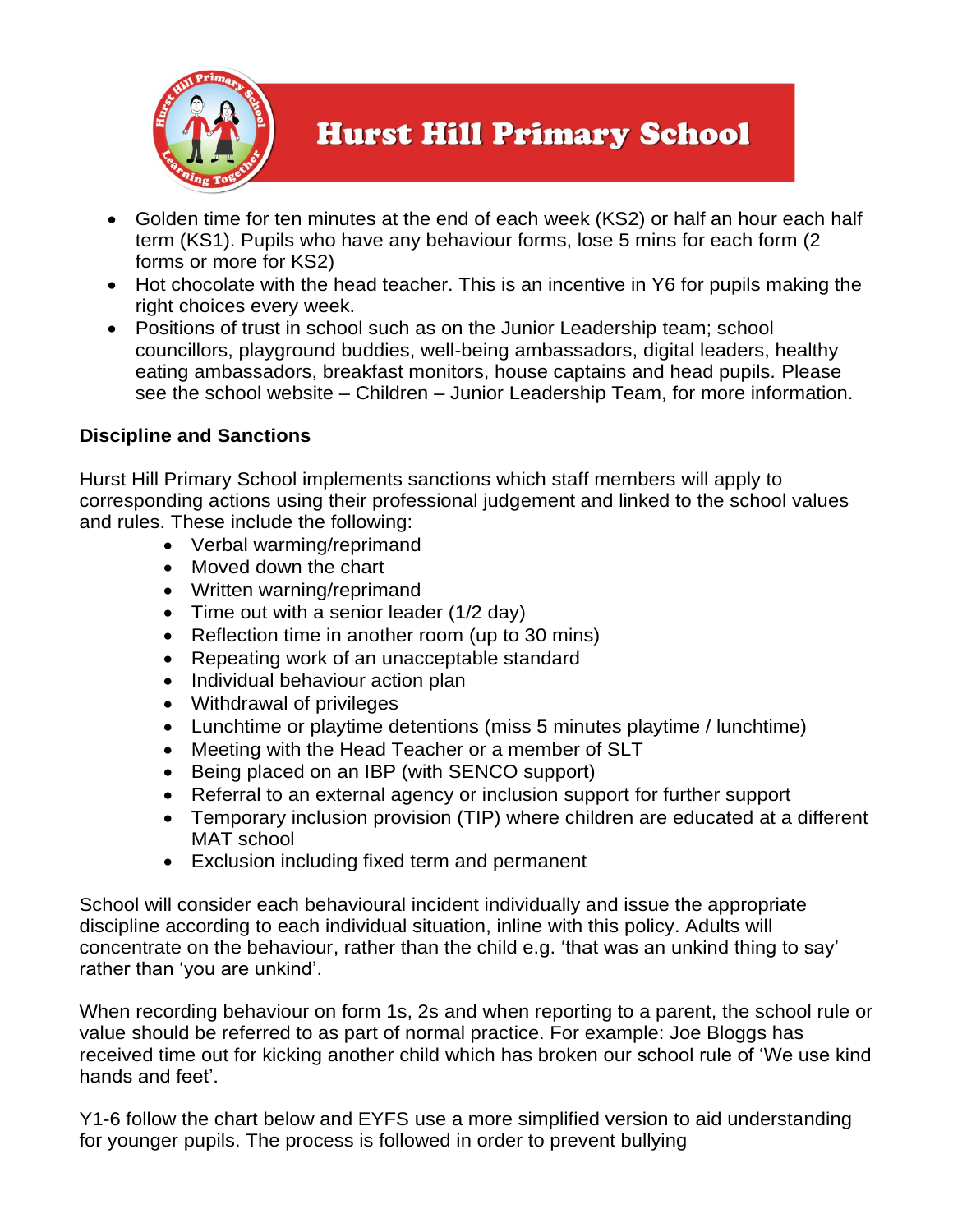

If a pupil chooses to break a rule / value, the following steps will be followed:

| <b>Pupil Behaviour</b>                                                                                        | <b>Staff Action</b>                                                                                                                                                                                                                                                                                                                                                                                                                                                                                                                                                                                                                                                                                                                   |
|---------------------------------------------------------------------------------------------------------------|---------------------------------------------------------------------------------------------------------------------------------------------------------------------------------------------------------------------------------------------------------------------------------------------------------------------------------------------------------------------------------------------------------------------------------------------------------------------------------------------------------------------------------------------------------------------------------------------------------------------------------------------------------------------------------------------------------------------------------------|
| First time a rule is broken                                                                                   | Verbal reminder of expectations and school rules                                                                                                                                                                                                                                                                                                                                                                                                                                                                                                                                                                                                                                                                                      |
| Second time                                                                                                   | Verbal warning given<br>Move down the chart to 'verbal warning'                                                                                                                                                                                                                                                                                                                                                                                                                                                                                                                                                                                                                                                                       |
| Continued disruption                                                                                          | Move down the chart to the 'lose 5 minutes playtime'<br>Lose 5 minutes playtime (with the teacher)<br>Complete form 1 and record in class behaviour folder.                                                                                                                                                                                                                                                                                                                                                                                                                                                                                                                                                                           |
| Further continued disruption                                                                                  | Move down the chart to 'reflection time'<br>Child to be sent to a phase leader's classroom for up to 30 minutes<br>(time away from the classroom)<br>Log on CPOMS and report to slt. No form to be completed<br>Parents notified                                                                                                                                                                                                                                                                                                                                                                                                                                                                                                      |
| Severe disruption/incident                                                                                    | Any deliberate physical assault (child on child abuse) results in a<br>form 2 and time out.<br>Move down the chart to 'Time Out'<br>Behaviour incident form 2 completed, recorded on CPOMS and alert<br><b>SLT</b><br>Staff note the name of the parent spoken to and sign the form to<br>confirm parents have been notified<br>Internal time out with SLT (for inclusion this can be with a 1:1<br>worker), temporary inclusion provision or exclusion (to be logged on<br>CPOMS). Complete form 2. If excluded, follow with a time limited<br>reintegration plan for pupil and highly structured provision. Time in<br>school increases with success and reintegration plan is reviewed on<br>a regular basis as and when required. |
| Consistent disruption over a<br>period of time e.g. time outs<br>given multiple times over a 2<br>week period | Class teacher to meet with parents to raise areas of concern. Actions<br>agreed.<br>Individual behavior chart set up with bespoke targets to address<br>issues<br>Withdrawal of privileges<br>Teacher records on CPOMS and alerts SLT                                                                                                                                                                                                                                                                                                                                                                                                                                                                                                 |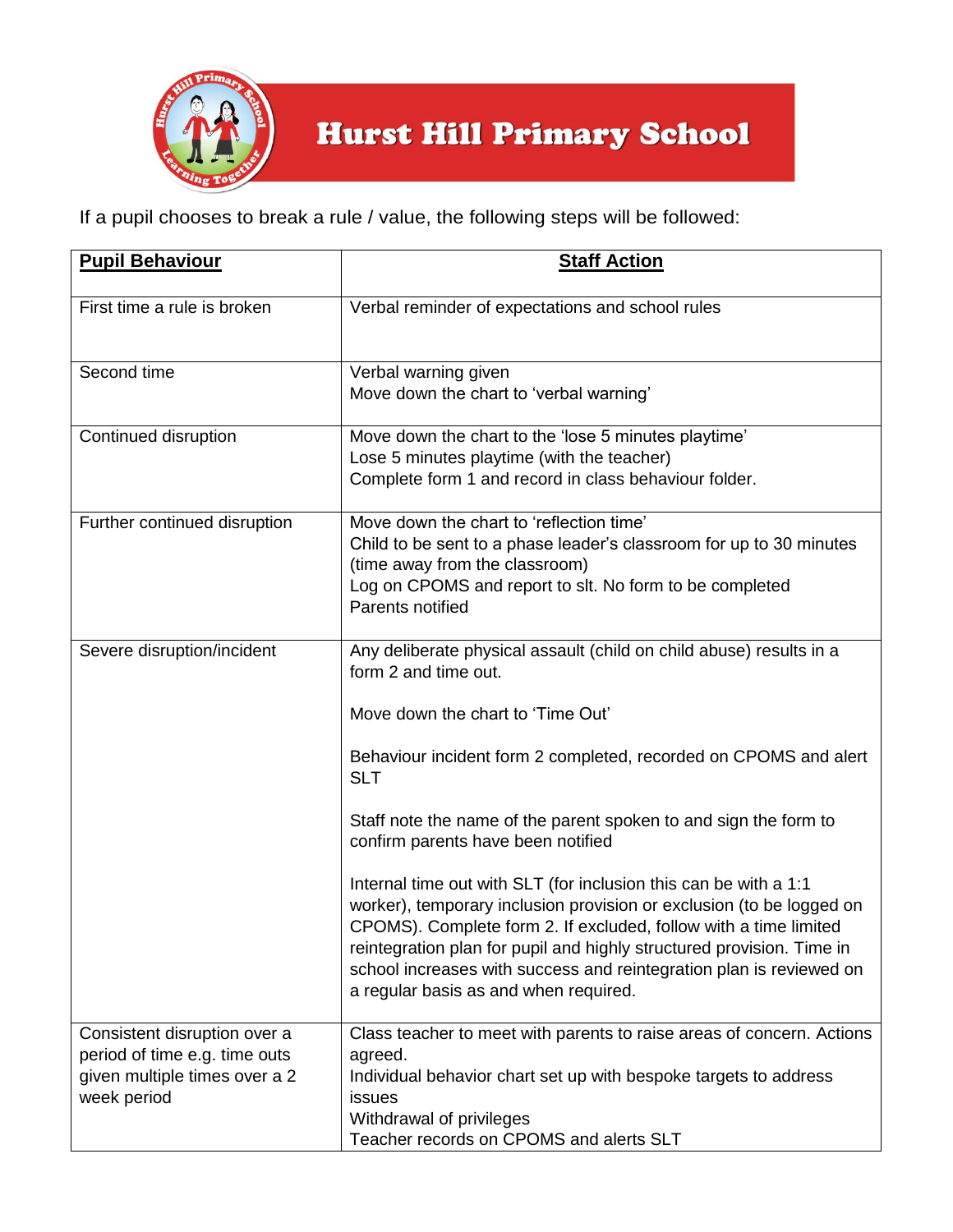

| Continued poor behaviour whilst<br>on the behaviour chart | Individual behaviour plan (IBP)                                                                                                                                                                                                  |  |
|-----------------------------------------------------------|----------------------------------------------------------------------------------------------------------------------------------------------------------------------------------------------------------------------------------|--|
|                                                           | SENCO involved, further interventions considered and parents<br>consulted                                                                                                                                                        |  |
|                                                           | SENCO to log on CPOMS and alert SLT                                                                                                                                                                                              |  |
|                                                           | Formal targets set. Strategies for staff identified along with rewards<br>and sanctions.                                                                                                                                         |  |
|                                                           | Review to take place every 4-6 weeks in consultation<br>with SENCO                                                                                                                                                               |  |
| No/limited impact to behaviour<br>on IBP                  | IBP adapted and evaluated                                                                                                                                                                                                        |  |
|                                                           | External agencies become involved to offer further help and support                                                                                                                                                              |  |
|                                                           | Teacher to record on CPOMS and alert SLT and SENCO                                                                                                                                                                               |  |
|                                                           | Consideration of temporary inclusion provision or exclusion                                                                                                                                                                      |  |
|                                                           | If excluded, follow with a time limited reintegration plan for pupil and<br>highly structured provision. Time in school increases with success<br>and reintegration plan is reviewed on a regular basis as and when<br>required. |  |

### **EYFS**

At this age, children are learning how to behave appropriately. Many of the things they do are normal for their stage of development and we help them to learn when something is dangerous or harmful to themselves or others, and to make positive choices in their behaviour.

We do this by:

- · Noticing and acknowledging positive behaviours.
- · Using clear and consistent boundaries across the setting.
- · Explaining the consequences of some behaviours and offering choices.
- · Involving the children in problem-solving by using the conflict resolution steps.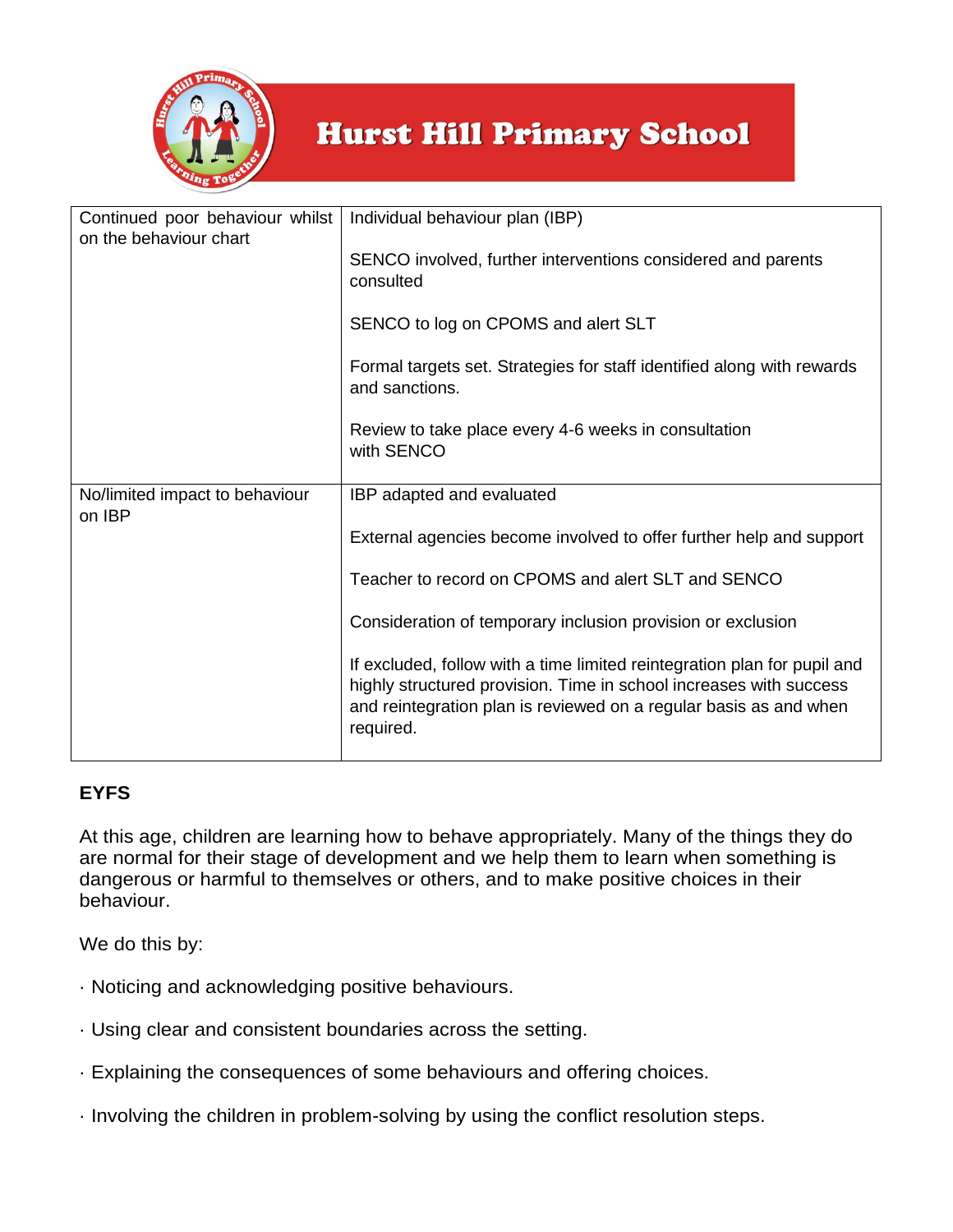

· Sharing information with parents/carers about their children's behaviour.

· Providing strategies to support turn-taking e.g. using a sand-timer, pulling names out of a hat.

· Communicating and modelling positive behaviour, using a variety of strategies and props e.g. Makaton, gestures, visual timetables and puppets

· Recognising and acknowledging feelings to encourage empathy

· Creating an environment that minimises conflict e.g. ensuring there are sufficient resources

· Providing planned opportunities to discuss behaviour and feelings e.g. during circle time.

It is important that pupils understand the impact on others when they demonstrate good or inappropriate behaviour. For this reason, we also use a simple visual behaviour chart, which accompanies the above.

· When celebrating success, pupil's names are moved to the 'smiley sunshine'.

· If a child makes the wrong choice which impacts on the learning of others', we follow the steps as detailed above and move the child to the cloud.

· If a pupil continues to make poor choices, challenging behaviour or impacts on the safety of others, we move the child to the sad face cloud.

· Children have the opportunity to move to the smiley sun as their behaviour improves.

· Each incident is addressed depending on the context.

As a setting, we reflect on behaviour at the end of each day. We share what we have learnt and celebrate how we have contributed towards our vision and values – we aim to promote positivity above negativity at all times.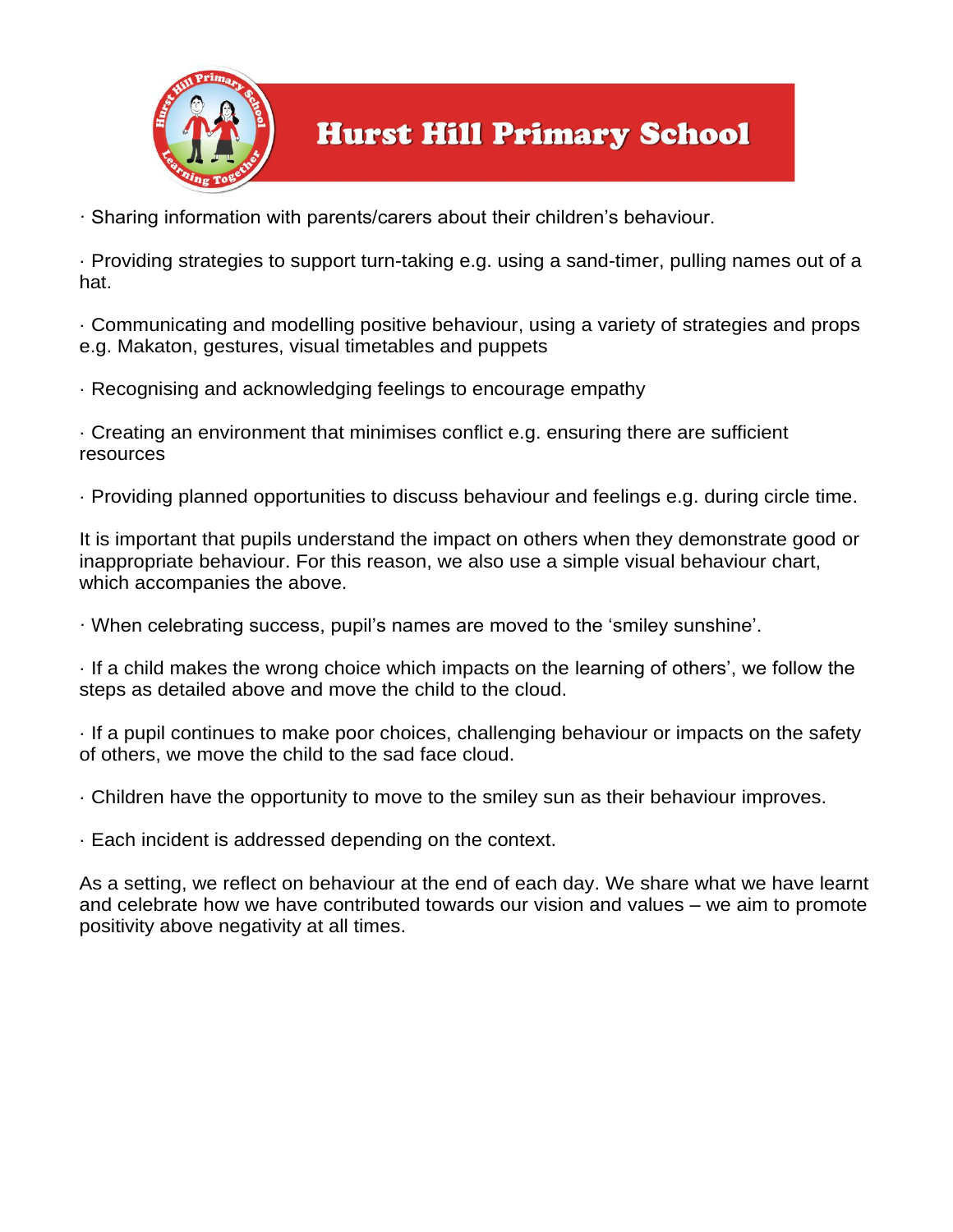

| <b>EYFS Behaviour Management</b>                                                                                                                                                 |                                                                                                                                                                                                  |  |
|----------------------------------------------------------------------------------------------------------------------------------------------------------------------------------|--------------------------------------------------------------------------------------------------------------------------------------------------------------------------------------------------|--|
| <b>Pupil Behaviour</b>                                                                                                                                                           | <b>Staff Action</b>                                                                                                                                                                              |  |
| First behaviour incident                                                                                                                                                         | Verbal warning is given followed by supportive<br>explanations/behaviour interventions as required.                                                                                              |  |
| Second time                                                                                                                                                                      | Repeat the above and move the child down the<br>chart to the cloud.<br>Use Makaton sign to show that their teacher is 'sad'                                                                      |  |
| Continued disruption                                                                                                                                                             | Repeat as above and move the child down to the<br>dark cloud.<br>Inform parents verbally about behaviour at the end<br>of the day.                                                               |  |
| Continued disruption continues                                                                                                                                                   | Child spends ten minutes out of the setting to talk<br>through the behaviour/identify triggers /support with<br>self-regulation.<br>Inform parents - complete behaviour form one for<br>records. |  |
| Further disruption / or more<br>serious and inappropriate                                                                                                                        | SLT called for on walkie talkie<br>Spends 30 minutes with Mrs Johnson or Mrs Keen                                                                                                                |  |
| behaviour displayed<br>Racist/Homophobic<br>name calling<br>Physical assault                                                                                                     | Behaviour incident form 2 completed, logged on<br>CPOMS and parents notified.                                                                                                                    |  |
| Violence (verbal or                                                                                                                                                              | Depending on context:                                                                                                                                                                            |  |
| physical)<br>Threatening<br>behaviour towards an<br>adult/child<br>Any behaviour that<br>constitutes a health and<br>safety risk<br>Peer on peer<br>abuse / sexual<br>harassment | Internal time out (1/2 day), temporary inclusion<br>provision or exclusion (to be logged on CPOMS).                                                                                              |  |
| Children can be moved back up the chart to the sunny smiley face as their behaviour<br>improves.                                                                                 |                                                                                                                                                                                                  |  |
| Always promote the positives / identify potential triggers.                                                                                                                      |                                                                                                                                                                                                  |  |

Remembering that we can't teach children to behave better by making them feel worse... When children feel better, they behave better.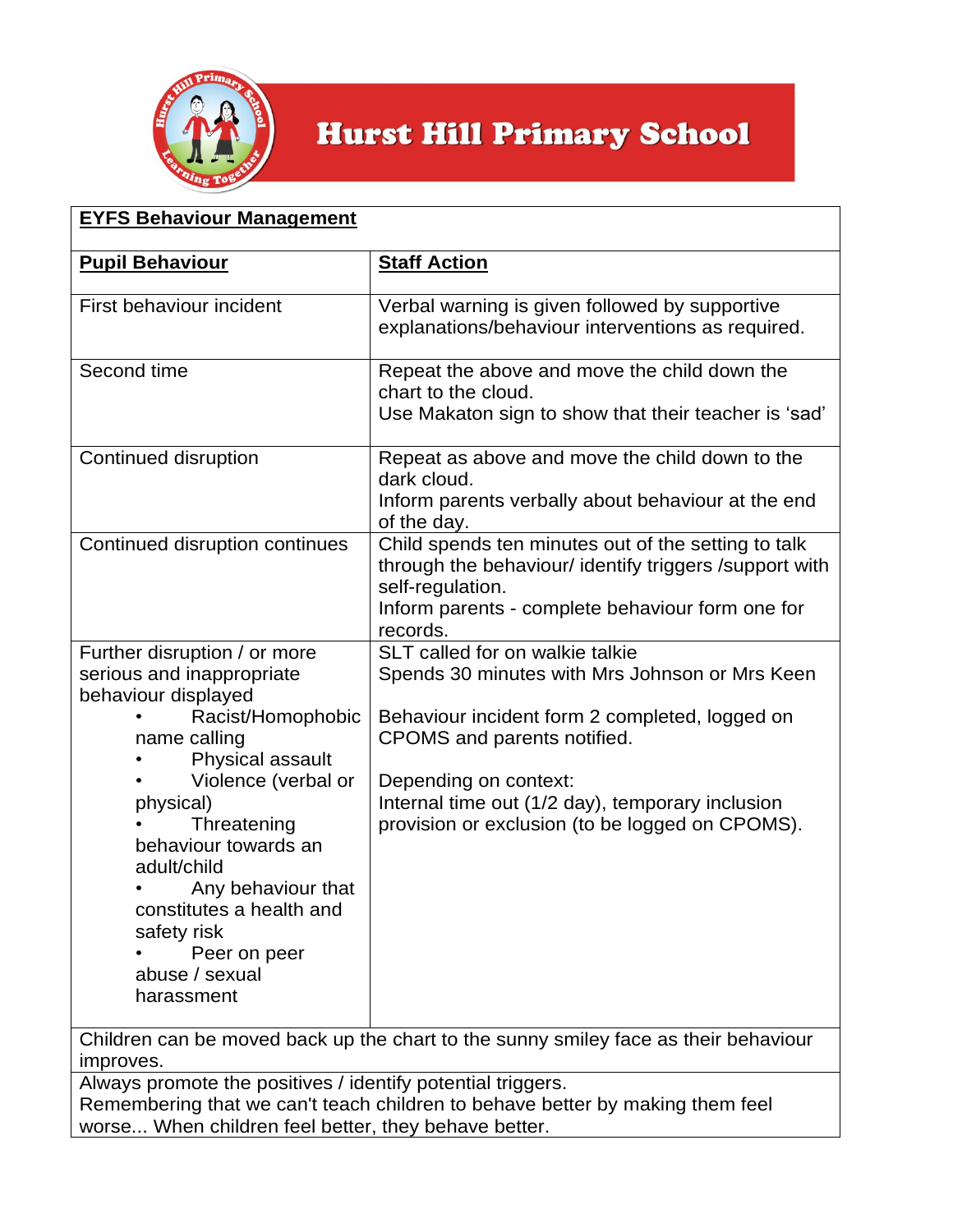

#### **Items banned from school premises/searches and confiscation of inappropriate items**

School personnel have the right to search pupil's property with their consent and they can confiscate inappropriate items. If staff have reason to believe that the items are prohibited, then no consent needs to be sought. Any items deemed to be prohibited e.g. knives or weapons will be handed over to the police. Searches are permitted for the following items:

- Knives and weapons
- Alcohol
- Illegal drugs
- Stolen items
- Tobacco
- Fireworks
- Any other item which is banned under the school's quidelines or which is likely to cause personal injury or damage to property

There are two sets of legal provisions which enable school personnel to confiscate items from pupils:

- 1. The general power to discipline and to regulate the conduct of pupils which enable a member of staff to confiscate, retain or dispose of a pupil's property as a punishment, so long as it is reasonable in the circumstances (section 89 (1) of the Education and Inspections Act 2006). The law protects staff from liability, for damage to, or loss of, any confiscated items provided they have acted lawfully (section 94 of the Education and Inspections Act 2006). The legislation does not describe what must be done with the confiscated item: However, the school will endeavor to return the item to the pupil, or pupil's parent.
- 2. Power to search without consent for "prohibited items"
- Searches will be conducted by staff and a witness unless there is a risk that serious harm will be caused to any person(s) if the search is not done immediately, and it is not practicable to summon another member of staff.
- Staff members may instruct a pupil to remove outer clothing, including hats, scarves, boots and coats (staff and pupil of the same sex).
- A pupil's possessions will only be searched in the presence of the pupil and another member of staff, unless there is a risk that serious harm will be caused to any person(s) if the search is not done immediately, and it is not practicable to summon another member of staff.
- A staff member carrying out a search can confiscate anything upon which they have reasonable grounds to suspect is a prohibited item.
- The school is not liable for any damage to, or loss of, any confiscated item.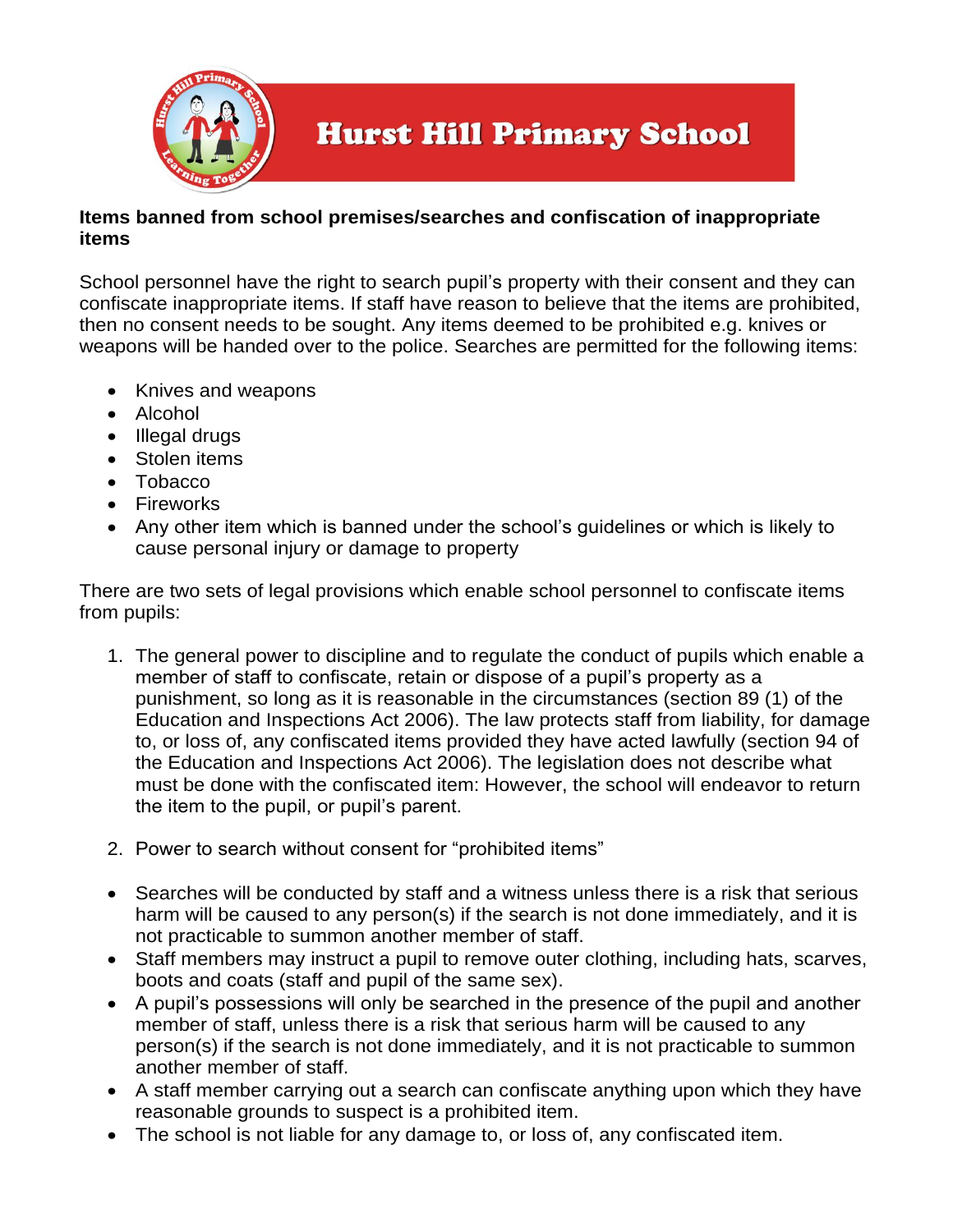

- For non-prohibited items it is the discretion of the member of staff to decide if, and when, an item will be returned to a pupil.
- Parents/carers will be informed of any confiscated item and may be required to collect the item from the class teacher or the school office.

#### **Behaviour off school premises**

Senior Leaders *may* also discipline pupils in certain circumstances when a pupils' misbehaviour occurs outside of school for example a pupil is bullying another pupil. Teachers and Senior Leaders may also discipline pupils for misbehaviour when the pupil is:

- Taking part in any school-organised or school-related activity
- Travelling to and from school
- Wearing school uniform or in some other way identifiable as a pupil at the school
- Acting inappropriately during remote class learning

Or where the misbehaviour

- Could have repercussions for the orderly running of the school
- Poses a threat to another pupil or member of the public
- Could adversely affect the reputation of the school

In all cases of misbehaviour, staff personnel can only discipline the pupil on school premises or elsewhere, when the pupil is under the lawful control of the staff member e.g. trip.

The 2011 Education Act increased powers with regard to the searching for and of electronic devices and the deletion of data. In the case of both acts, action will be taken as appropriate. Where there is evidence, parents / carers will be informed of incidents of inappropriate online safety behaviour, that take place out of school.

#### **Reasonable Force**

Reasonable force may be used in exceptional circumstances.

CPI is a technique used to calm, de-escalate and divert attention in order to prevent hazardous behaviour or harm to the pupil. This may include physical intervention.

It will be used by trained staff in the following situations:

- To remove disruptive children from the classroom where they have refused to follow an instruction to do so
- To prevent a pupil from behaving in a way that disrupts a school event or a school trip or visit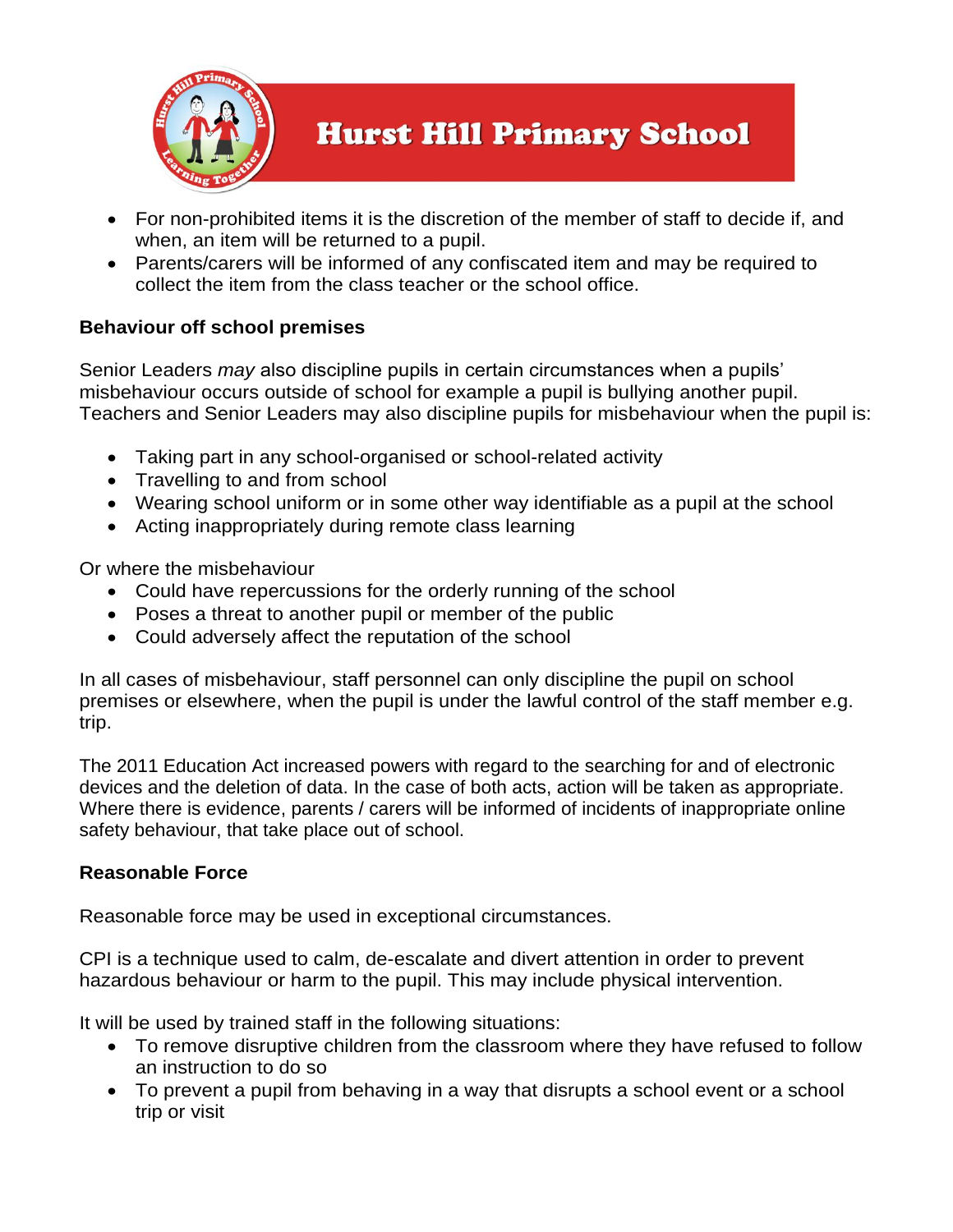

- To prevent a pupil from leaving the classroom where allowing the pupil to leave would risk their safety or lead to behaviour that disrupts the behaviour of others
- To prevent a pupil from attacking a member of staff or another pupil, or to stop a fight in the playground
- To restrain a pupil at risk of harming themselves through physical outburst
- To prevent damage to property

The school does not require parental consent to use force, but staff will inform parents about serious incidents involving the use of force. A log of the incident will be made on CPOMs. Where CPI has been used, then a record of the incident will be made in the Red bound and numbered book.

#### **Time Out**

If a child is sent to Time Out, this is time to allow pupils to self-regulate, de-escalate and reflect on their behaviour choices. This will be in a room with a senior leader. If a pupil is angry, then the Calm Room can also be used. There are two options here for the teacher – 30 minutes in another classroom or Time Out with a senior leader in an office for a half day.

The school will ensure that the pupil's health and safety is not compromised and that any additional requirements such as special education needs are met.

If the half day Time Out is needed, if this happens before break time, they remain there until after lunch. They could remain over lunchtime but this is at the discretion of the senior leader. If it happens between break and lunch, they remain there until home time. If it is after lunch, they spend the rest of the afternoon and the first session the following day (until break) in Time Out. This can be at the discretion of the senior leader.

The class teacher will decide what work the pupil will do while in Time Out and appropriate work will be set. Children are to work silently. If they refuse to do the work, they sit in silence. Children do not talk to the member of staff in the room other than to ask for a drink or to go to the toilet. The child does not go out for break / lunch but will be allowed to eat their snack at playtime or lunchtime. They are able to access their water bottle and the toilet whenever needed.

#### **Risk Assessments**

When a difficult situation arises staff will instinctively make a dynamic risk assessment. Staff personnel will mentally assess the dynamics of a high risk situation and what action needs to be taken to reduce the danger to those individuals at risk. The safety and wellbeing of the pupil and others is paramount.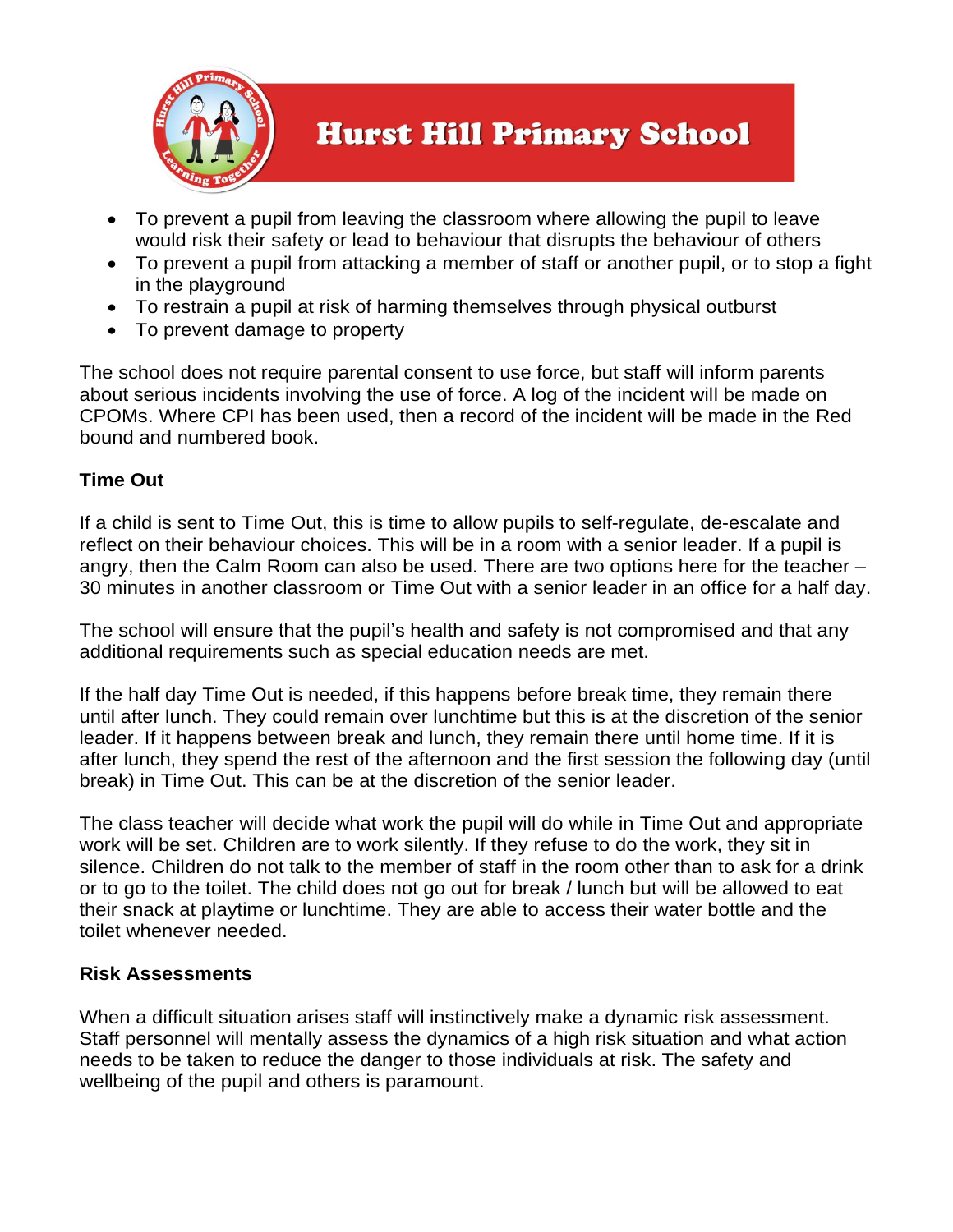

#### **Individual Behaviour Charts**

Individual behaviour charts are used when a pupil repeatedly misbehaves. Behaviour charts are set up following consultation with class teacher and parents. Behaviour charts should focus on no more than 3 achievable targets and are ideally only in place for 2 weeks at a time. The targets chosen are bespoke to the individual child and will directly target the issues that have been raised. If a target has been achieved, a sticker is used to show success after each lesson.

Senior Leaders of the school will monitor charts to ensure they are having an impact.

#### **Individual Behaviour Plan (IBP)**

If a behaviour chart has been set up and proved unsuccessful, then an IBP will be considered and discussed with the SENCO, class teacher and parent if there has been:

- Repeated challenging behaviour
- In danger of, or has already been excluded
- Consistent low- level behaviour

The child will be placed on the Special Educational Needs register as the school is making additional provision for the child.

The targets on the plan are clear and understood by the child. The plan is reviewed termly with the child's parents, detailing evidence of the school's intervention.

The rewards and consequences have meaning for the child and they are shared with them. The consequences are phased so that the child knows if they continue to behave/act in this way then it will lead to a loss of privileges/activities.

The rewards on the plan praise wanted behaviour and are such that the child feels that they have really achieved something. Parents are encouraged to be involved in partnership with the school.

Other people are involved in the plan such as teaching assistants, appropriate external agencies and lunchtime staff.

#### **Exclusion**

Temporary inclusion provision (TIP) will always be used before exclusion where possible and unless in the case of an extreme incident. The parent will be given the name of a MAT school that has agreed to educate the pupil for a day. The parent must take the child to the school or the absence will be recorded as unauthorised. The pupil is not allowed to re-enter school until there has been a reintegration meeting with the parent.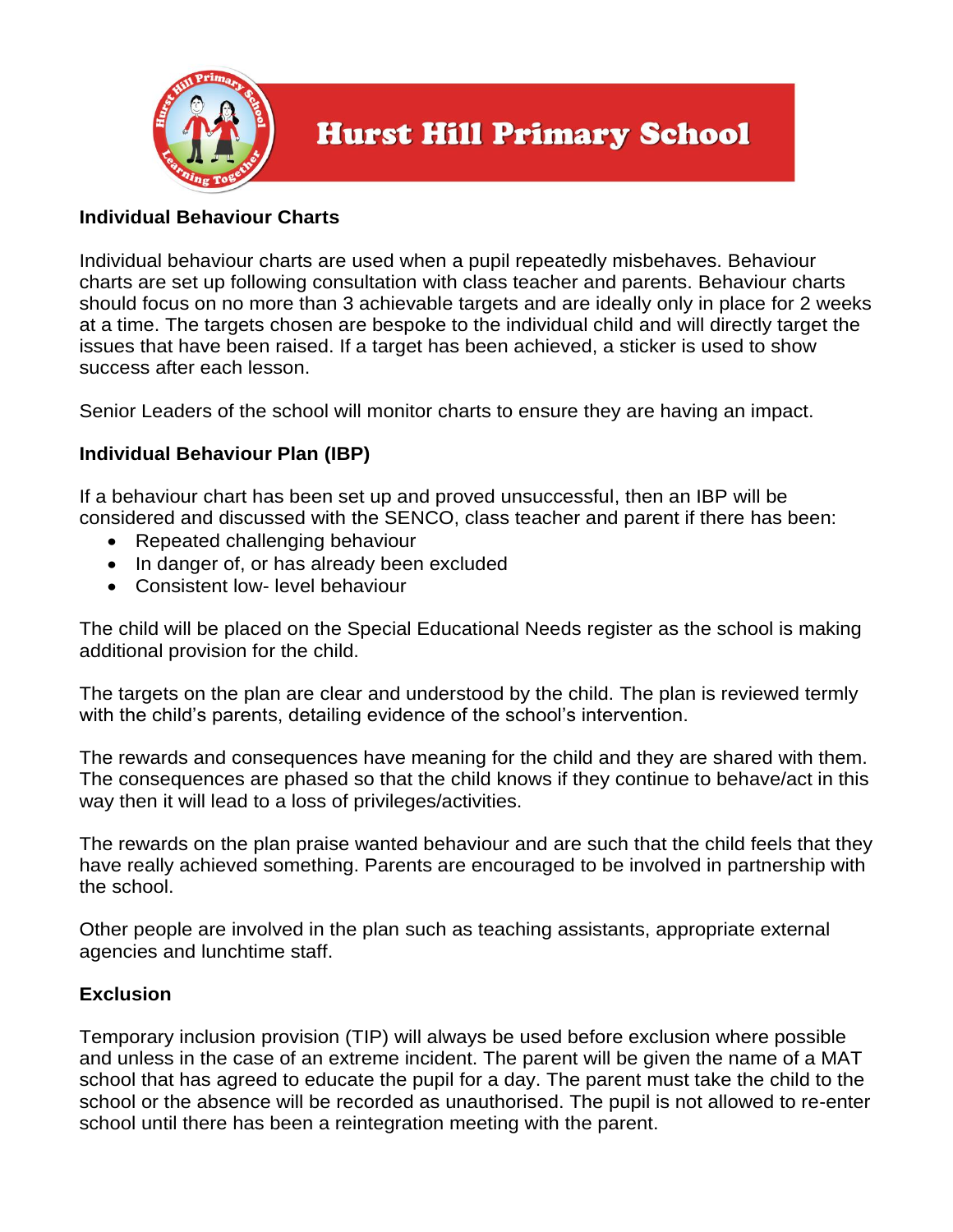

There is no set pattern as to when exclusion is appropriate. A decision to exclude is made on a case by case basis.

Exclusions can be short term i.e. 1,2,3,4 days at a time. A child may be excluded for a number of short term exclusions. Work is always sent home and a letter explaining the reasons for exclusion.

Please beware that a parent may be issued with a penalty fine for their child being in a public place whilst excluded or while they are absent from school for an unauthorised leave of absence.

#### **Permanent Exclusion**

When issuing a permanent exclusion the school will follow the DfE statutory guidance Exclusion for maintained schools, academies and pupil referral units in England (from 1 September 2017).

In such serious cases advice is sought and guidance followed from the Dudley Local Authority Inclusive Pathways team. When a child is permanently excluded the Local Authority has a duty to find alternative arrangements for the permanently excluded child.

#### **Behaviour at lunchtime and playtimes**

Lunchtime staff give raffle tickets, stickers and house points to children for good behaviour. It is good practice for **all** staff to acknowledge these children as they walk around school.

#### **Sanctions on the Playground**

Staff will follow the same behaviour rules and values at lunchtime as used in the classroom. There is a more simplified version of the chart to follow for lunchtime staff (below).

Lunchtime staff play a key part in Health and Safety and need to communicate and work alongside teaching staff to reinforce expectations of playground behaviour inline with our school values and school rules.

Our school rules and values should be referred to by **all staff** when dealing with positive and negative behaviour on the playground. The lunchtime chart **stands alone** and separate to the class behavior chart. No behaviours get carried over.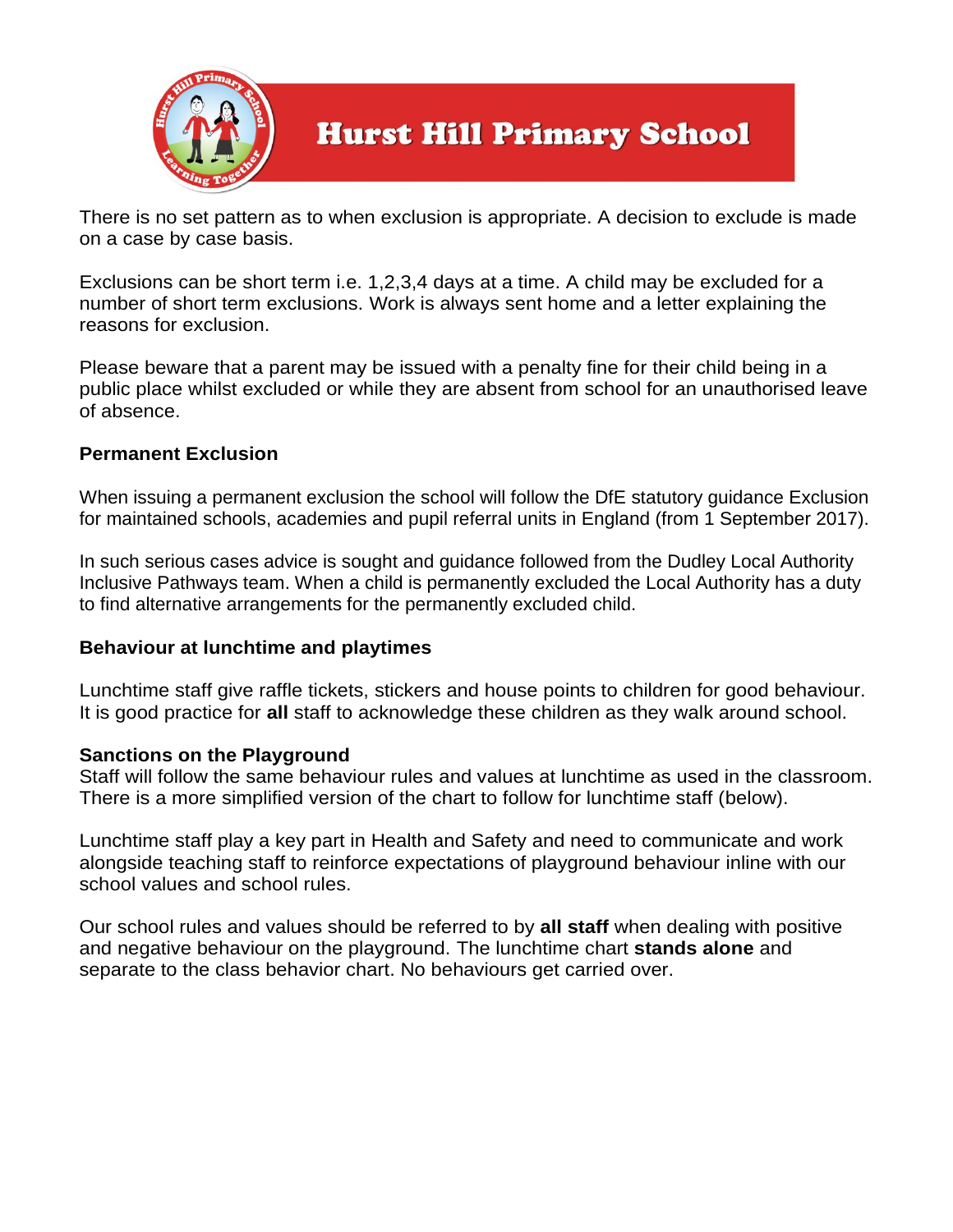

## **Lunchtime Behaviour Process – Y1-6**

| <b>Pupil Behaviour</b>                                                                                                                                                                                                                                                                                                                                           | <b>Staff Action</b>                                                                                                                                                                                                                                                                                                                                                                     |
|------------------------------------------------------------------------------------------------------------------------------------------------------------------------------------------------------------------------------------------------------------------------------------------------------------------------------------------------------------------|-----------------------------------------------------------------------------------------------------------------------------------------------------------------------------------------------------------------------------------------------------------------------------------------------------------------------------------------------------------------------------------------|
| First time a rule is broken                                                                                                                                                                                                                                                                                                                                      | Verbal warning is given                                                                                                                                                                                                                                                                                                                                                                 |
| Second time                                                                                                                                                                                                                                                                                                                                                      | 2 minutes 'time out'                                                                                                                                                                                                                                                                                                                                                                    |
| Continued disruption                                                                                                                                                                                                                                                                                                                                             | The child then has 'Time<br>Out' for 10 minutes.<br>Lunchtime supervisor completes form 1 which is handed to the class<br>teacher at end of lunchtime. Teacher to record in class folder<br>If these forms are being completed regularly then move to individual<br>behavior chart for lunchtimes written by class teacher and parents.<br>Time spent outside can be limited if needed. |
| More serious and inappropriate<br>behaviour displayed<br><b>Bullying</b><br>Racist/Homophobic name<br>calling<br>Physical assault<br>$\bullet$<br>Violence (verbal or<br>physical)<br>Threatening behaviour<br>$\bullet$<br>towards an adult/child<br>Any behaviour that<br>constitutes a health and<br>safety risk<br>Peer on peer abuse /<br>sexual harassment | SLT called for on walkie talkie<br>Behaviour incident form 2 completed, logged on CPOMS and<br>parents notified<br>Internal time out, temporary inclusion provision or exclusion (to be<br>logged on CPOMS). Complete form 2.                                                                                                                                                           |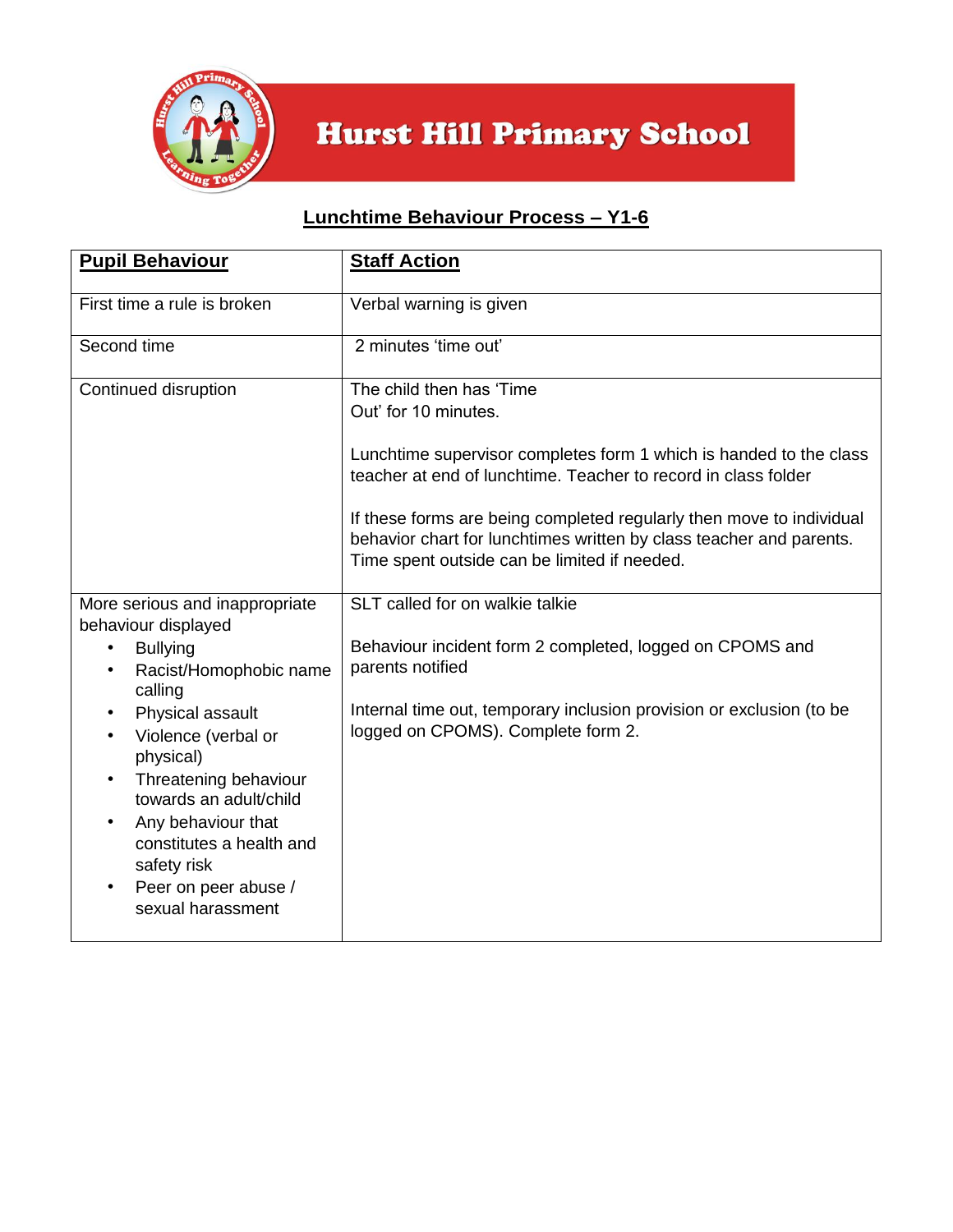

#### **Communication, Relationships and Parental Partnerships**

We believe that relationships between pupil and staff, and staff and parents are essential in maintaining and supporting effective behaviours. A supportive partnership will be strong and of ultimate benefit to the children.

We give high priority to clear communication within the school and to a positive partnership with parents, since these are crucial in promoting and maintaining high standards of behaviour. This is essential to build trust and develop a common approach to behaviour expectations and strategies for dealing with problems.

We ask parents to keep us informed of behaviour difficulties or trauma experienced at home, which may affect their child's behaviour at school.

#### **Safeguarding**

All school personnel should consider whether the behaviour under review gives cause to suspect that a child is suffering or likely to suffer, significant harm. This may be the case in certain cultures where family discipline is more likely to be harsh. Where this may be the case, school personnel will follow the schools' safeguarding policy. School personnel will also consider whether disruptive behaviour might be the result of unmet educational or other needs. At this point the school will consider whether a multi-agency assessment is necessary.

#### **Monitoring and review**

To keep the policy 'live' and 'active' the policy will be reviewed annually and can be reviewed and adapted before if necessary.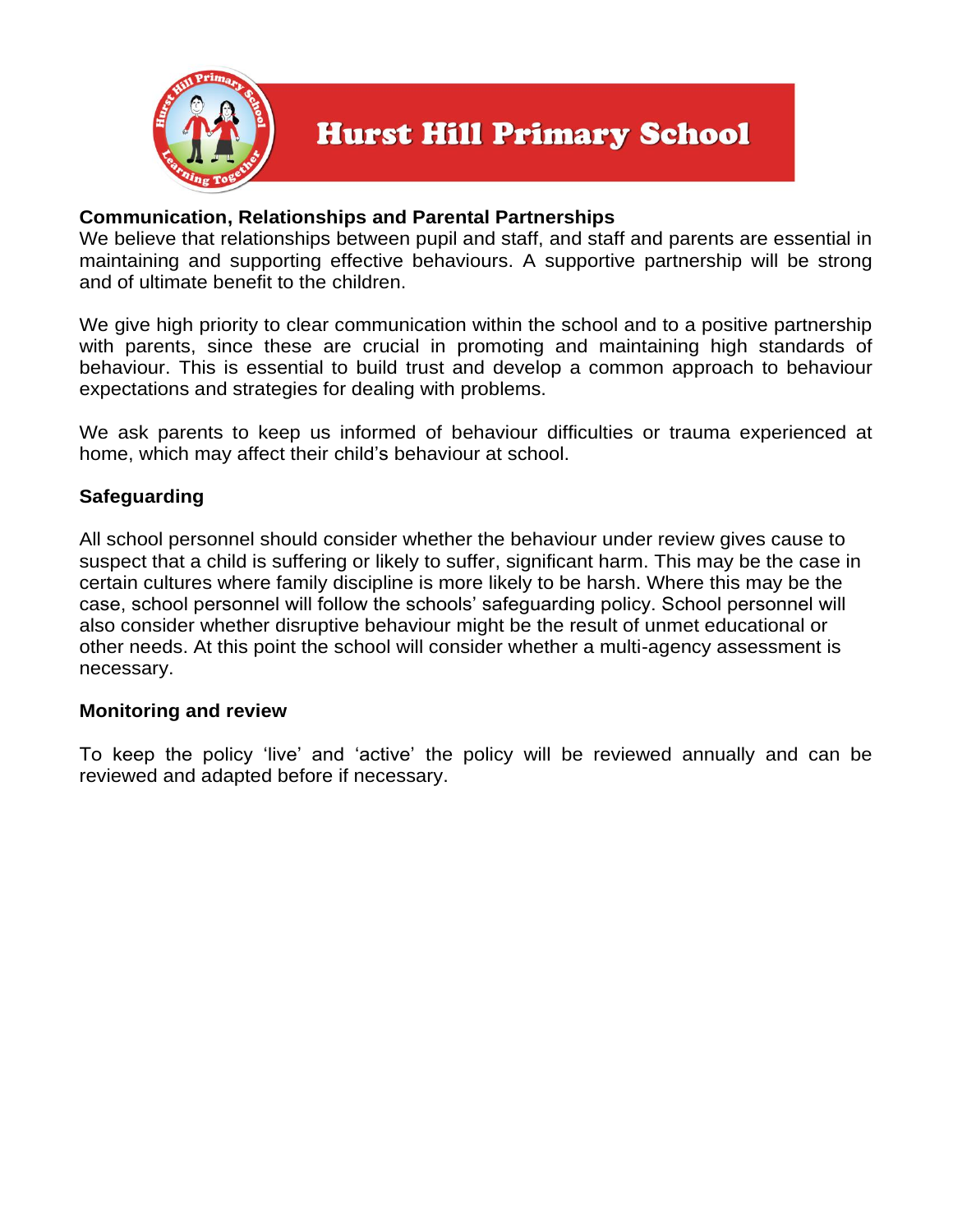

### **Appendix 1**

#### **Form 1**

What was the issue?

| Unkind hands and feet      |  |
|----------------------------|--|
| Not following instructions |  |
| Unkind words               |  |
| Uncaring                   |  |
| Disrespectful              |  |
| Negative attitude          |  |
| <b>Dishonest</b>           |  |
| <b>Resistant to help</b>   |  |

#### Where did the incident take place?

| Classroom       |  |
|-----------------|--|
| Hall            |  |
| <b>Outside</b>  |  |
| Other classroom |  |
| Other           |  |
|                 |  |

What did the pupil do?

#### What did you do?